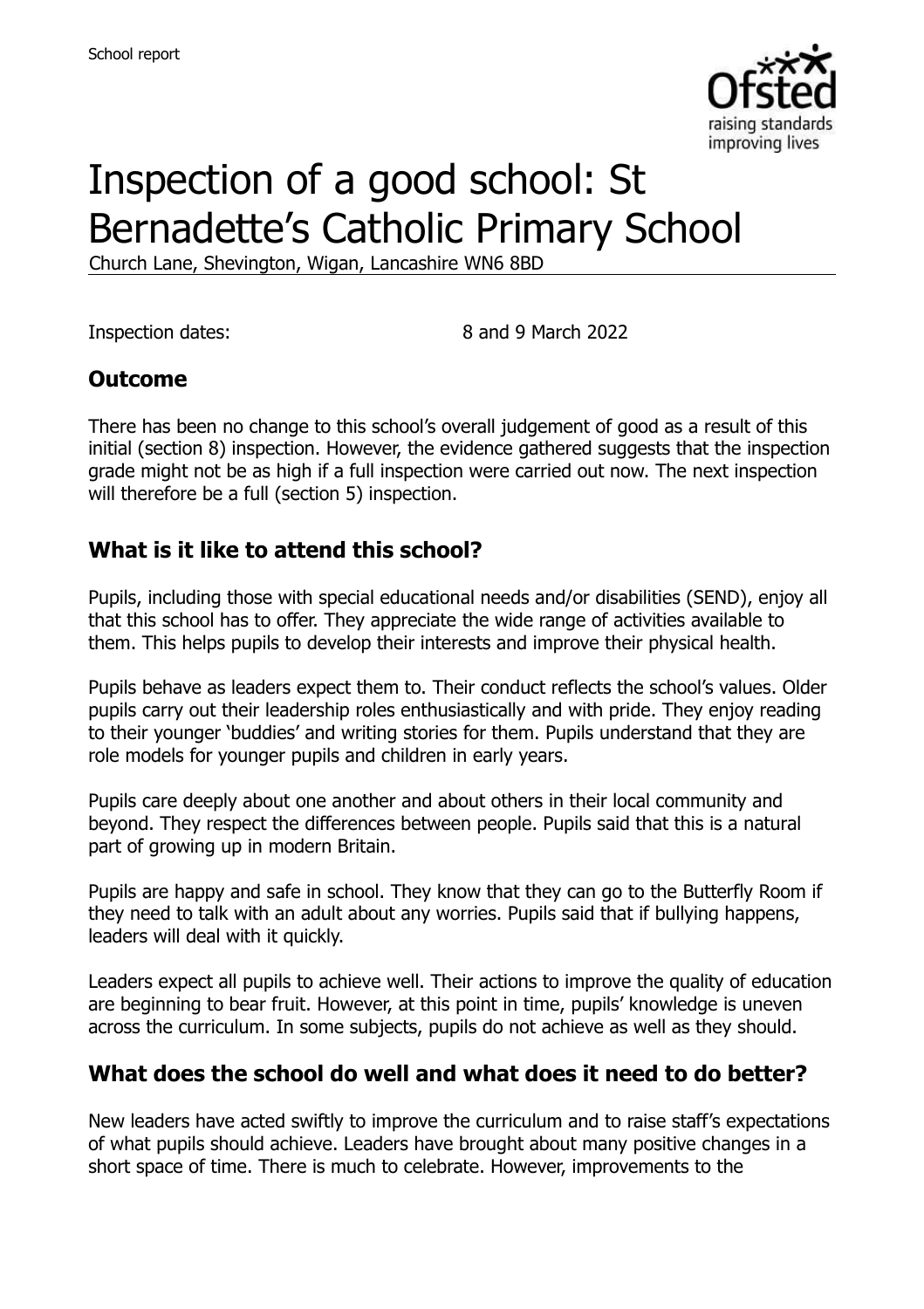

curriculum in several subjects are recent and not fully embedded. Pupils do not build their learning securely over time in these subjects.

Leaders have worked closely with subject leaders to develop their curriculum expertise. This has resulted in a well-thought-out curriculum in some subjects, including in early years. Teachers benefit from clear guidance that sets out what pupils should learn and the order in which it should be taught. They have been given high-quality training to ensure that they deliver these subject curriculums in the way that leaders intend. Teachers are adept at finding out what pupils already know in these subjects. They use assessment strategies well to plan the next steps of learning. As a result, pupils build confidently on secure prior learning and achieve well.

In several other areas, leaders' work to improve the curriculum is ongoing. These subject leaders are still finalising their curriculum thinking. This means that they have not provided teachers with sufficient guidance to deliver these curriculums well. Teachers are not clear about what content to deliver and when this needs to be taught. In addition, teachers do not use assessment strategies well enough to identify what pupils know and do not know. This hinders how well teachers design learning that builds on pupils' knowledge.

Leaders have recently introduced a new phonics programme. Staff have been trained to deliver this programme well. Leaders are in the process of purchasing new reading books to support this programme. In the meantime, they have ensured that pupils practise their reading from carefully selected books. These books match the sounds that pupils know and are learning well. Pupils use their growing phonics knowledge accurately when writing. Leaders ensure that pupils who need help to catch up receive effective support in reading as well as in other subjects.

Pupils enjoy listening to the well-chosen stories that teachers share with them. Older pupils read regularly. Pupils said that they enjoy selecting books from the well-stocked school library. They choose to read books that support their understanding of other subjects. By the end of Year 6, pupils read fluently and with enjoyment.

Children in early years quickly settle into the school's routines. They listen carefully to adults and follow instructions closely. Older pupils build on this positive start. They are attentive in lessons and do not disrupt each other's learning. Pupils with SEND are identified quickly. They receive effective support so that they access the same curriculum as the other pupils in their class.

Leaders carefully consider pupils' wider development. They ensure that pupils benefit from the high-quality opportunities on offer. Pupils think of others. They engage in regular fundraising and charity work. Pupils develop a secure understanding of what is right and wrong. This includes thinking about what makes a healthy relationship. Pupils are well prepared to be responsible citizens.

Governors bring a rich array of expertise and experience to their role. Leaders and governors recognise that the pace of curriculum improvement has increased the demands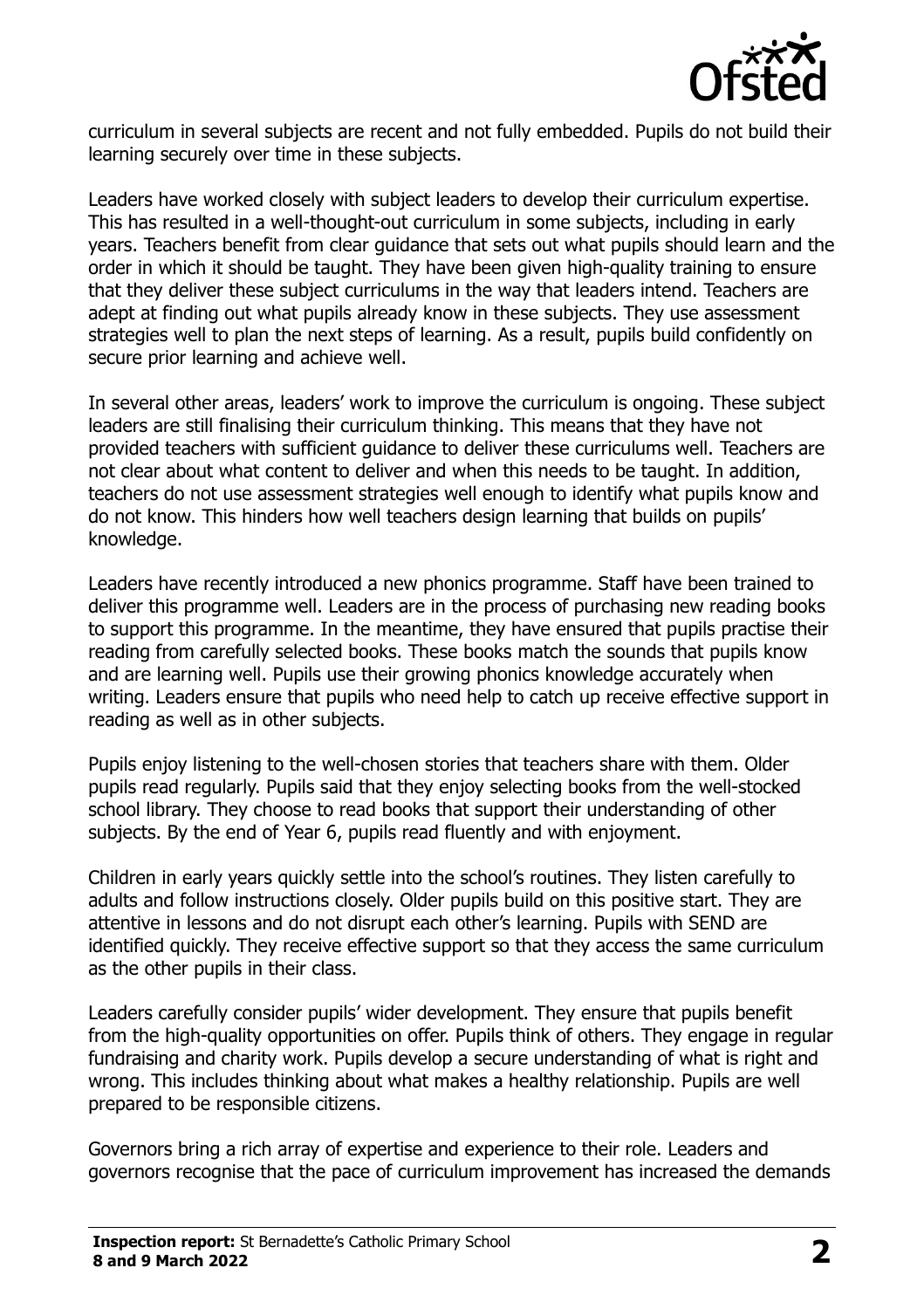

placed on staff. That said, most staff appreciate leaders' actions to support their workload.

In discussion with the headteacher, the inspectors agreed that science and history may usefully serve as a focus for the next inspection.

# **Safeguarding**

The arrangements for safeguarding are effective.

Leaders make sure that all staff, including those who are new to the school, are well trained in safeguarding. They ensure that staff understand and carry out their roles and responsibilities diligently. This includes providing support for pupils' emotional health and well-being.

Leaders work with a range of external agencies to keep pupils safe. They ensure that pupils and their families receive the support that they need.

Pupils are taught to keep safe when they are out and about in the community. This includes keeping safe around roads, railways and water. Pupils also learn how to keep themselves safe when online.

# **What does the school need to do to improve?**

# **(Information for the school and appropriate authority)**

- In several subjects, leaders are still refining their curriculum thinking. They are still determining the key knowledge that they want pupils to learn and the order in which it should be taught. As a result, pupils have not built a rich body of knowledge across the curriculum. Leaders should rapidly complete and implement their revised curriculums so that pupils can learn well across all subjects.
- In line with their curriculum thinking, leaders' approaches to assessment are still being refined. In several subjects, teachers do not use assessment strategies as well as they should to support pupils to learn and remember subject knowledge. Leaders should provide teachers with the guidance that they need to plan learning that builds on what pupils know and can do. This is so that pupils can learn consistently well across subjects.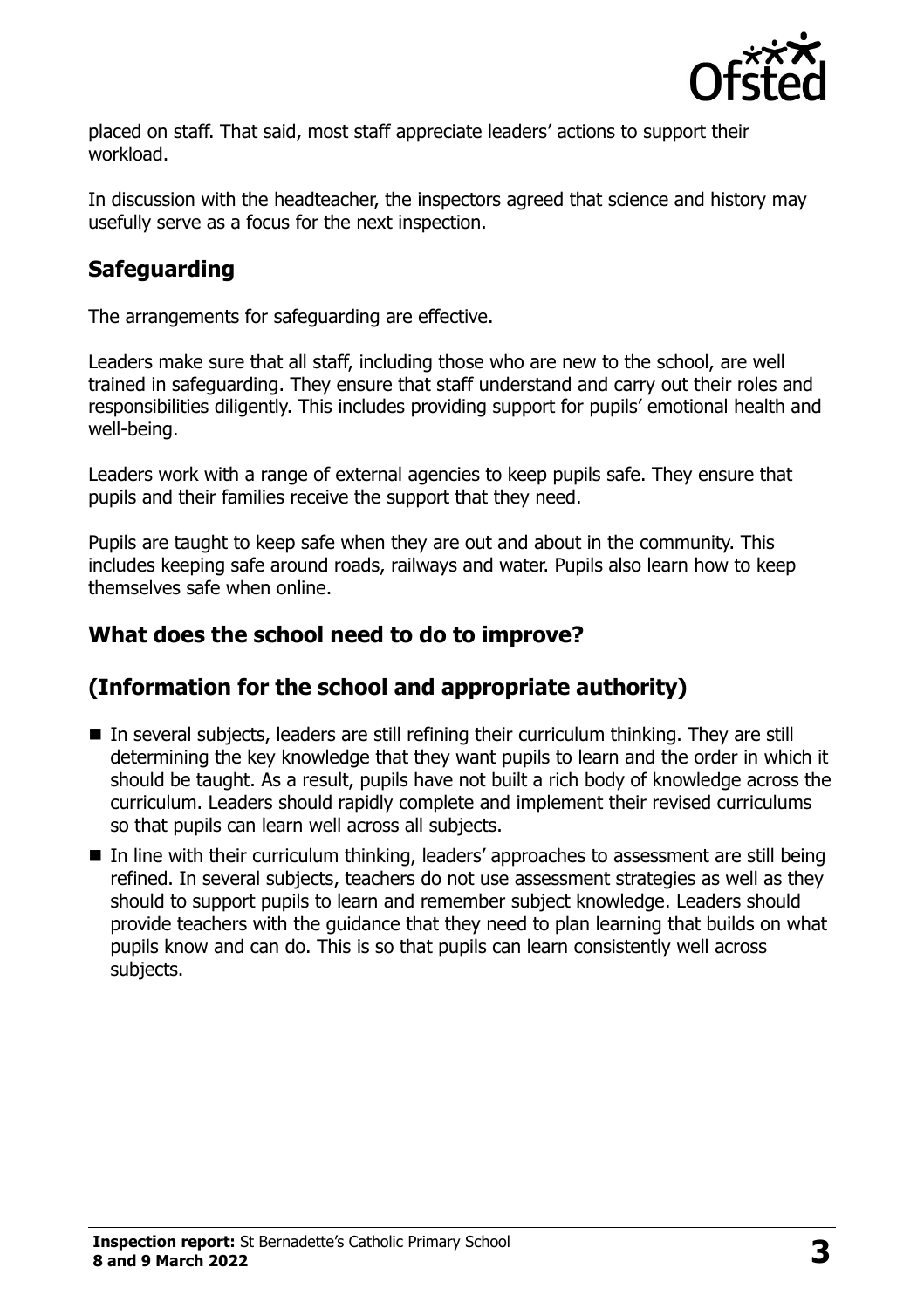

### **Background**

When we have judged a school to be good, we will then normally go into the school about once every four years to confirm that the school remains good. This is called a section 8 inspection of a good or outstanding school, because it is carried out under section 8 of the Education Act 2005. We do not give graded judgements on a section 8 inspection. However, if we find evidence that a school would now receive a higher or lower grade, then the next inspection will be a section 5 inspection. Usually this is within one to two years of the date of the section 8 inspection. If we have serious concerns about safeguarding, behaviour or the quality of education, we will deem the section 8 inspection a section 5 inspection immediately.

This is the second section 8 inspection since we judged the school to be good in February 2012.

#### **How can I feed back my views?**

You can use [Ofsted Parent View](https://parentview.ofsted.gov.uk/) to give Ofsted your opinion on your child's school, or to find out what other parents and carers think. We use information from Ofsted Parent View when deciding which schools to inspect, when to inspect them and as part of their inspection.

The Department for Education has further quidance on how to complain about a school.

If you are the school and you are not happy with the inspection or the report, you can [complain to Ofsted.](https://www.gov.uk/complain-ofsted-report)

### **Further information**

You can search for [published performance information](http://www.compare-school-performance.service.gov.uk/) about the school.

In the report, '[disadvantaged pupils](http://www.gov.uk/guidance/pupil-premium-information-for-schools-and-alternative-provision-settings)' refers to those pupils who attract government pupil premium funding: pupils claiming free school meals at any point in the last six years and pupils in care or who left care through adoption or another formal route.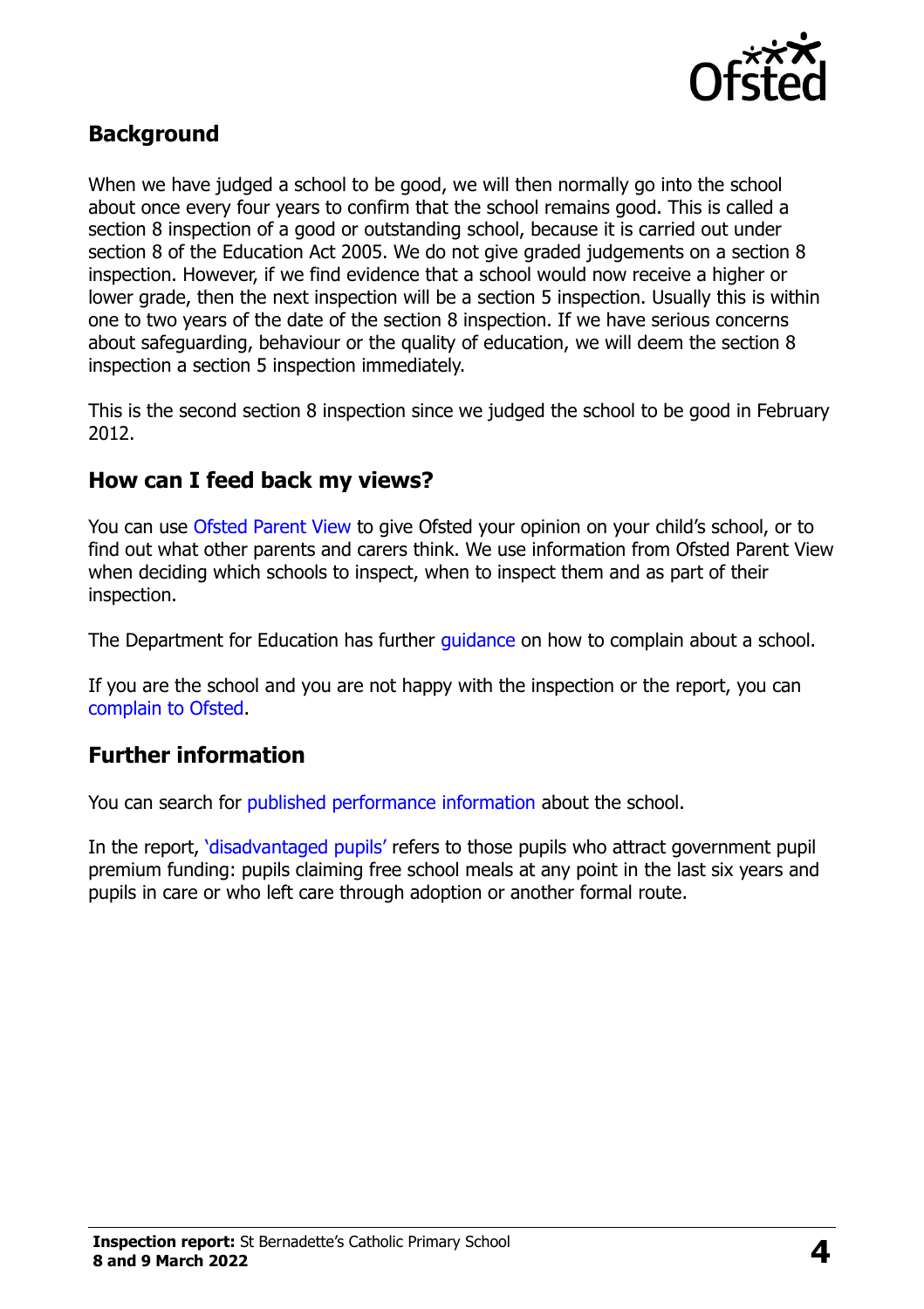

# **School details**

| Unique reference number             | 106508                                                               |
|-------------------------------------|----------------------------------------------------------------------|
| <b>Local authority</b>              | Wigan                                                                |
| <b>Inspection number</b>            | 10211057                                                             |
| <b>Type of school</b>               | Primary                                                              |
| <b>School category</b>              | Voluntary aided                                                      |
| Age range of pupils                 | 4 to 11                                                              |
| <b>Gender of pupils</b>             | Mixed                                                                |
| Number of pupils on the school roll | 183                                                                  |
| <b>Appropriate authority</b>        | The governing body                                                   |
| <b>Chair of governing body</b>      | Peter Rushton                                                        |
| <b>Headteacher</b>                  | <b>Helen Crowder</b>                                                 |
| Website                             | www.saintbernadettes.wigan.sch.uk                                    |
| Date of previous inspection         | 6 December 2016, under section 8 of the<br><b>Education Act 2005</b> |

# **Information about this school**

- Since the previous inspection. there have been changes to the school's leadership arrangements. The current headteacher took up post in September 2021. Prior to this, an interim headteacher was in post for a year. There has also been a restructuring of the senior leadership team. This has led to a reduction in the number of assistant headteachers and in the hours that they work.
- This school belongs to the Archdiocese of Liverpool. Its most recent section 48 inspection took place in February 2017.
- This school has an on-site nursery for three- and four-year-old children. The nursery is managed by the governing body.
- Leaders do not make use of any alternative provision.

# **Information about this inspection**

This was the first routine inspection the school had received since the COVID-19 pandemic began. Inspectors discussed the impact of the pandemic with leaders, and have taken that into account in their evaluation of the school.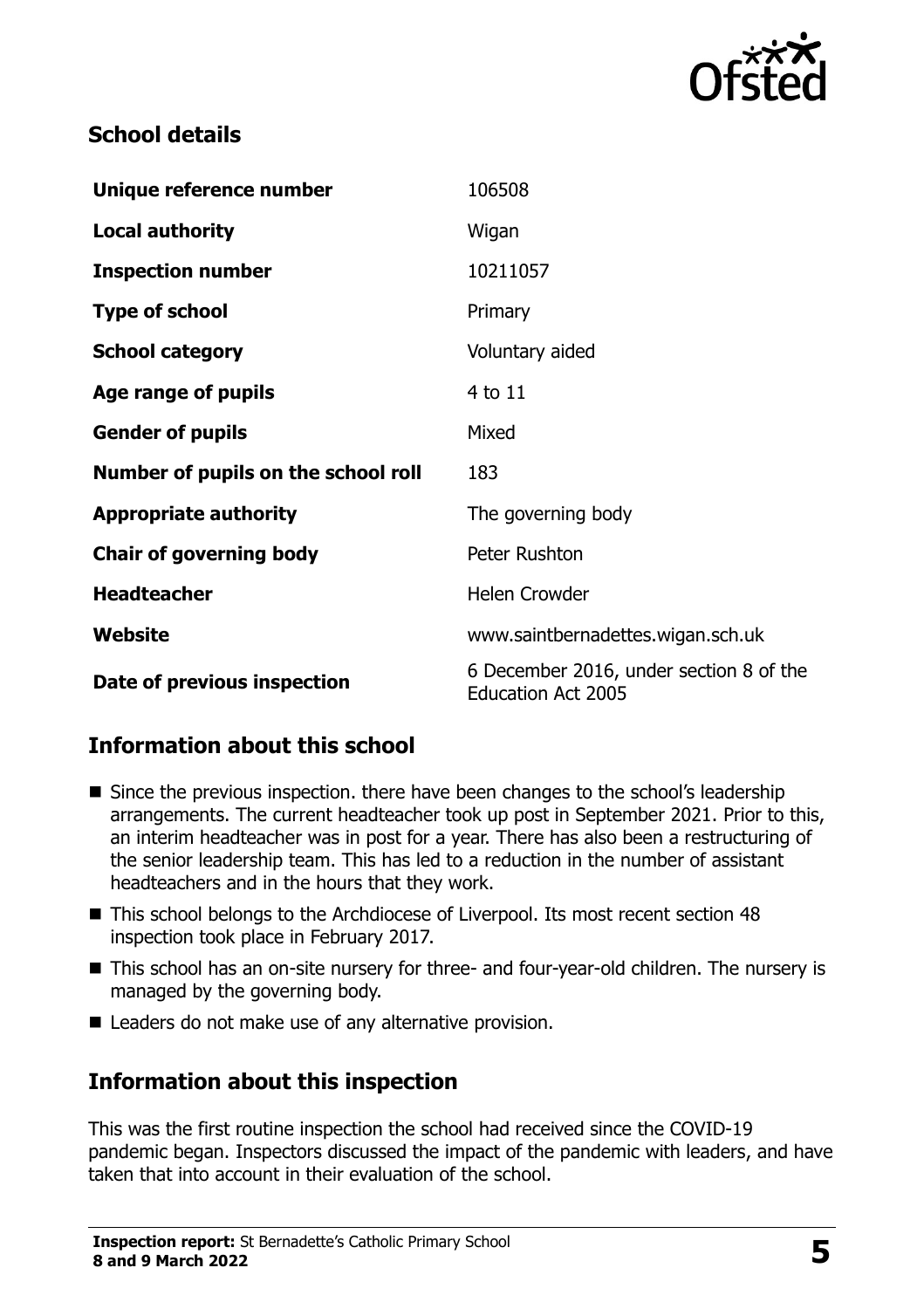

- Inspectors spoke with the headteacher and other leaders in the school. They spoke with governors, including the chair of the governing body, and reviewed minutes of governing body meetings.
- Inspectors spoke with representatives of the local authority and of the archdiocese. Inspectors also spoke with the headteacher's mentor.
- **Inspectors carried out deep dives in early reading, mathematics, physical education** and science. They talked with the curriculum leaders of these subjects. Inspectors also visited lessons, looked at examples of pupils' work, held discussions with teachers and talked with pupils. Inspectors discussed the curriculum with leaders and looked at samples of pupils' work from other subject areas.
- Inspectors considered the views of parents and carers through the responses to Ofsted's Parent View. Inspectors also spoke with parents as they dropped their children off at school.
- **Inspectors checked the arrangements for keeping pupils safe. They reviewed leaders'** documentation and spoke to leaders and staff about safeguarding.
- Inspectors observed pupils' behaviour in lessons and at lunchtime. They spoke with groups of pupils about their experiences at school, including how safe they feel. Inspectors also considered the views of pupils through the responses to Ofsted's online survey for pupils.
- Inspectors spoke with a range of staff and considered their views through the responses to Ofsted's online survey for staff.

#### **Inspection team**

Jackie Stillings, lead inspector **Her Majesty's Inspector** 

Jonathan Keay **Her Majesty's Inspector**